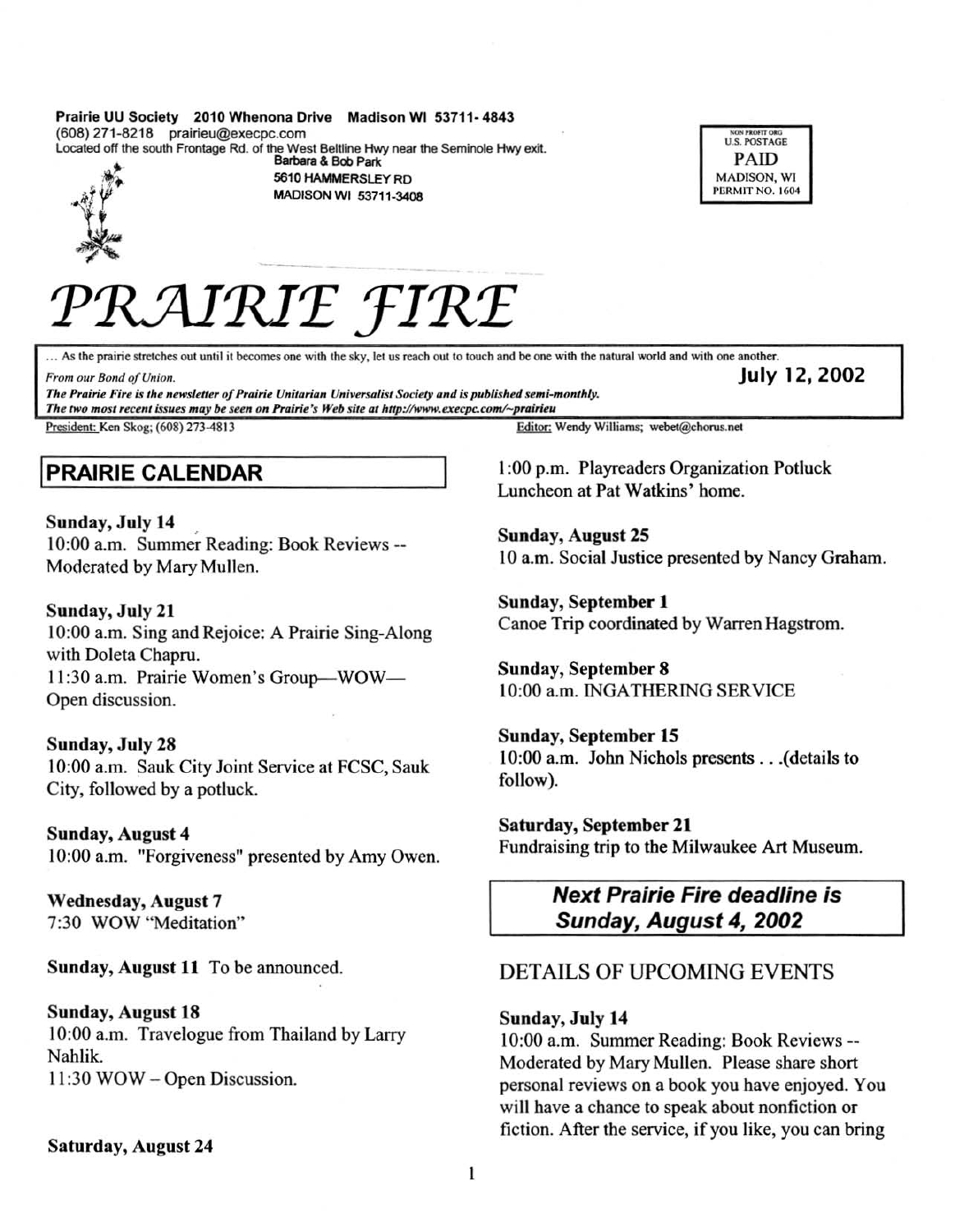books to lend to each other.

#### Sunday, July 21

10:00 a.m. Sing and Rejoice: A Prairie Sing-Along. Singers of all ages are welcome to raise the rafters with joyous song. No special talent needed. Listeners and chortling babies also welcome.

We will use the "Rise Up Singing" books purchased with the Odell Talieferro memorial fund. Tally harmonized many a tune with his rich voice. He also entertained us with his quick wit and interacted with friends and neighbors in many thoughtful ways. There is no better way to honor him than having a rousing sing-along.

If you own a copy of the songbook, please bring it. We also welcome folk instrumentalists who play by chords or by ear.

#### Sunday, July 28

10:00 a.m. Sauk City Joint Service at FCSC, Sauk City, followed by a polluck. The topic this year is "Our Response to skeptical, disillusioned Americans in search for a new religion in a troubled world". This is a combined service including James Reeb and First Society as well.

#### Sunday, August 4

10:00 a.m. "Forgiveness" presented by Amy Owen who is writing her dissertation on Forgiveness and will share her insights on that topic. Amy is a member of James Reeb and attended the conference on Racism in South Africa this winter. II :30 a.m. Prairie Book Club discusses Anne Tyler's

BACK WHEN WE WERE GROWN UP.

Sunday, August **11** To be announced.

#### Sunday, August 18

10:00 a.m. Travelogue from Thailand by Larry Nahlik. Larry will present a slide show and travelogue from his trip to Thailand, where he also made a a side trip to deliver supplies to schools in Cambodia, as part of an assistance program by the Khmer Association of Wisconsin.

#### Sunday, August 25

10 a.m. Social Justice presented by Nancy Graham.

#### Sunday, September I

Canoe Trip coordinated by Warren Hagstrom.

#### Sunday, September 8

10:00 a.m. INGATHERING SERVICE. Think of your friends at Prairie as you travel this summer and bring back a vial of water (film canisters work well) to participate in our water homecoming service. Share your story from your summer travels as we mingle the water into a common urn. Oceans, rivers, streams, lakes and backyard swimming pools--all of these count. This service will be combined with the introduction of our children enrolled in the RE program.

#### Sunday, September 15

10:00 a.m. John Nichols presents . .. (details to follow).

## **OUR SOCIETY**

#### Join our Caring Committee

Prairie's Caring Committee is inviting people to join. One of the core values identified by Prairie members was outreach to those who need assistance. After listening to the ideas of several people, it looks like

the Caring Committee will be primarily involved in keeping track of members' needs and in serving as a link between those who need 'assistance and the larger Prairie body. The committee members may provide some assistance (such as notes and cards, hospital or home visits, telephone calls, food, rides, etc.) but will also request involvement from other Prairie members. There will be one meeting to organize, but I anticipate no additional meetings. Ideally, we will have a diverse group (newer members/ longtime members; men/women; etc.) who can respond to our diverse membership. If you would like to join us, please contact Linda Sheehy at 273-3895 or lindasuzannels@aol.com

#### Are YOU an R.E. Class Leader?

Wanted for Fall 2002 through Spring 2003 - A few generous adults willing to share themselves and their time with young people, as leaders (teachers)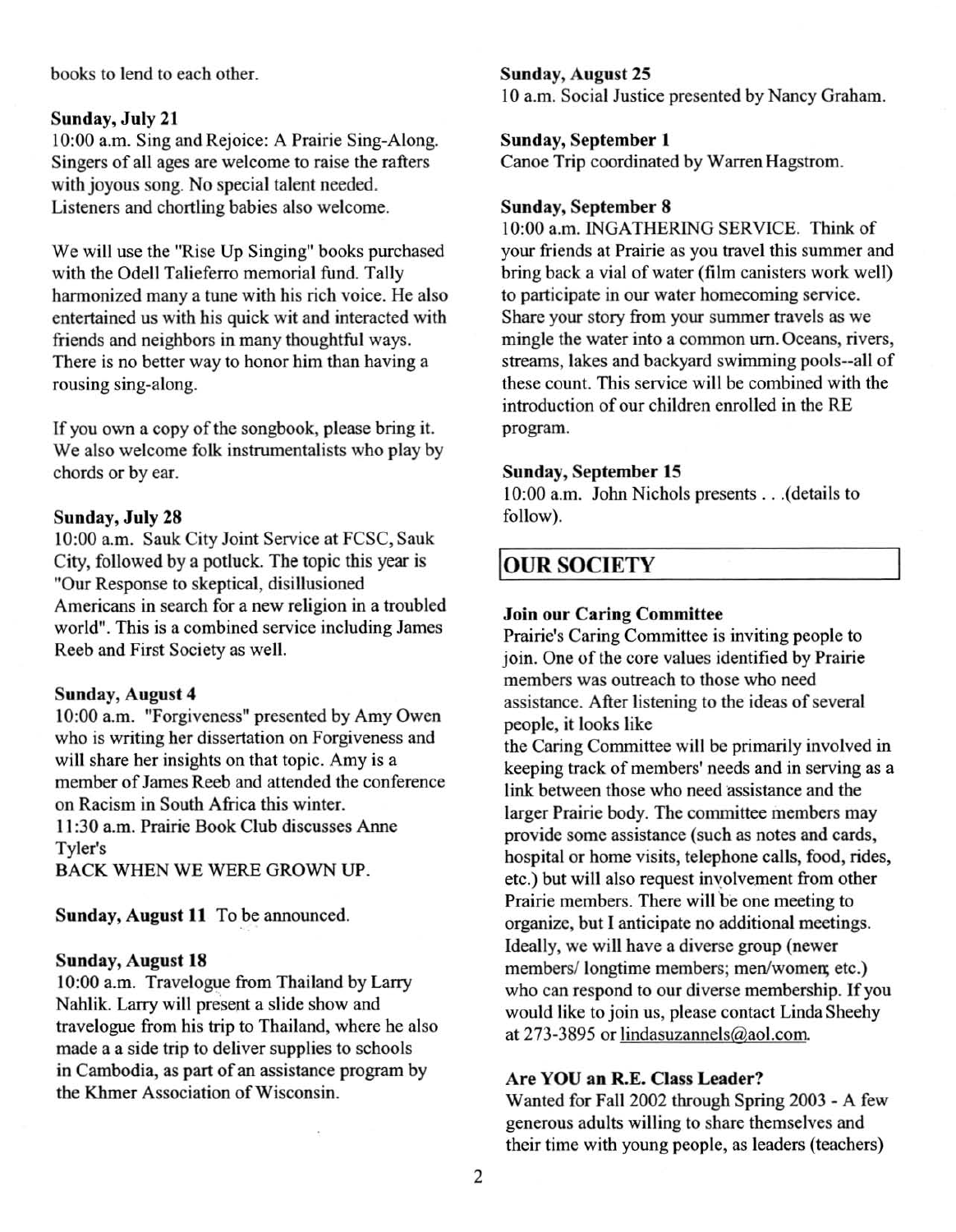for Prairie's religious education classes. Prairie's RE program uses a three-year rotation of themes; the coming year's theme is UU Identity. Our RE program has multi-age classes: pre-kindergarten (ages 3-4-5), Kindergarten-1st-2nd grade, 3rd-4th-5th grade, and 6th-7th-8th grade. We have approximately 25-27 "classroom sessions" during the school year. Class leaders work in pairs, alternating weeks in the classroom, using established UU curricula geared to those age groups. At the present time we need leaders for all classes, especially the pre-K and K-I-2 groups. If you enjoy working with children and want to help them learn more about Unitarian Universalism through games, songs, arts and crafts, and other fun activities, why not volunteer to help lead an R.E. class? Please contact Anne Urbanski at 221-4053 or Kristi Sprague-Klepzig (DRE) 278-1975 for more information.

#### Art at Prairie

I think the Prairie "wall carpet" is bare again! Who will hang or tack upsome pictures? Children's and young people's art especially welcome. Please call Rosemarie Lester at 2557039 if you're willing to bring something, so I cancoordinate. There have been many positive comments on the project.

#### Work with Homeless Families this Month

The next Interfaith Hospitality Network shift is June 16-23. Prairie is a participant in the Madison IHN, which is organized by Madison churches to provide housing and services for homeless families. Prairie is one of the "buddy churches" that helps Midvale Lutheran, the "host church", which houses the families for 8 days. We can do our part by providing food, sharing meals, spending time with the parents and their children, helping with laundry, etc. This is a great opportunity for Prairie families to work together in a service activity. There are many ways individuals can serve, also. If you would like to sign up to help or find out more infonnation, contact Paula Pachciarz at 273-4806 or email her at pachwack@chorus.net

#### FOR YOUR DIRECTORY

Changes to the Directory:

Jody Bearman's e-mail:

Jodybearman@hotmail.com Barbara Chatterton's new e-mail: bchatter I O@charter.net Cindy Haq & Bob Lawrence - change e-mail: boblawr@hotmail.com Brian Kuzdas' e-mail: bkuzdas@hotmail.com Daisy and John Peterson's snail mail address is same as Rachel Long/Martin Arnold. Taku Ronsman's new e-mail: tronsman@charter.net>

Additions to the Directory:

Dorothy Krause Dorothy Krause 2105 Apache Drive Madison, WI 53711 271-7532 DorothyK@charter.net

Sarah Lord & Daniel Stein 1667 Capital Ave., #16 Madison, WI 53705 233-1518 mtslord@yahoo.com

Dan & Robin Proud 114 Glen Highway Madison, WI 53705 661-0776 prouds@tds.net

## **Opportunities**

#### Fundraising Trip to the Milwaukee Art Museum

On Saturday, September 21<sup>st</sup>, we will leave Madison at approximately 8 a.m. to arrive at the museum in time to see the wings open at 10 a.m. (weather pennitting), then view the Leonardo Da Vinci painting "Lady with the Ennine," plus 77 other

paintings borrowed from museums and private collections in Poland. We will have lunch at the Boulevard Inn before returning to Madison in the early evening. Cost is \$50, including transportation,